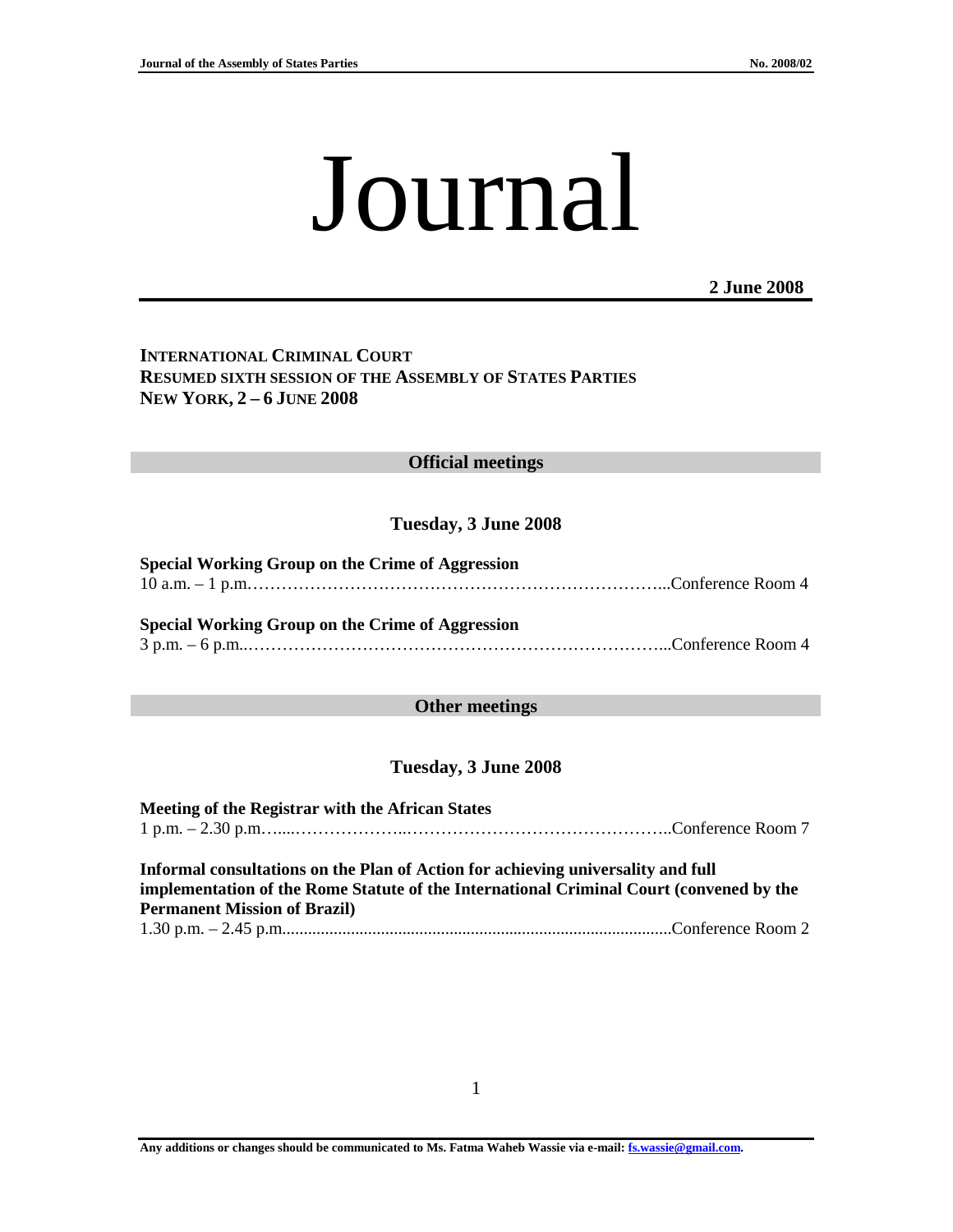# **Forthcoming official meetings**

## **Wednesday, 4 June 2008**

| <b>Special Working Group on the Crime of Aggression</b> |  |
|---------------------------------------------------------|--|
|                                                         |  |
|                                                         |  |
| Special Working Group on the Crime of Aggression        |  |
|                                                         |  |

## **Thursday, 5 June 2008**

| <b>Working Group on the Review Conference</b>                                                   |  |
|-------------------------------------------------------------------------------------------------|--|
|                                                                                                 |  |
| <b>Working Group on the Review Conference</b>                                                   |  |
|                                                                                                 |  |
| Informal consultations on the transfer of funds from major programme IV to major<br>programme I |  |
|                                                                                                 |  |
| Informal consultations on the oversight mechanism                                               |  |
|                                                                                                 |  |

## **Friday, 6 June 2008**

| <b>Credentials Committee</b>                                                                                                 |  |
|------------------------------------------------------------------------------------------------------------------------------|--|
| Special Working Group on the Crime of Aggression: Adoption of the report                                                     |  |
|                                                                                                                              |  |
| Working Group on the Review Conference: Adoption of the report                                                               |  |
| Ninth plenary meeting                                                                                                        |  |
| - Report of the Credentials Committee<br>- Report of the Rapporteur<br>- Adoption of the report of the resumed sixth session |  |